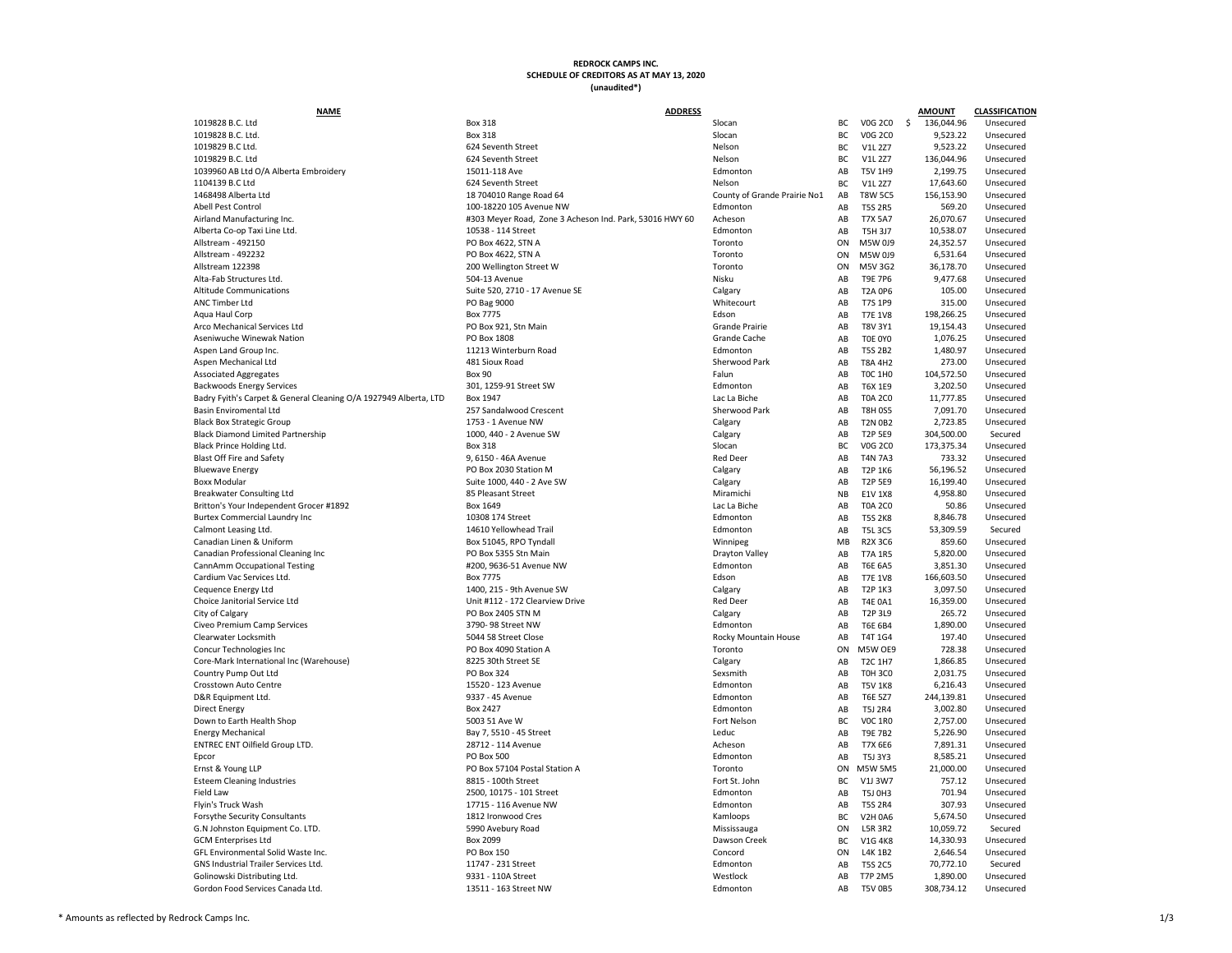## **REDROCK CAMPS INC. SCHEDULE OF CREDITORS AS AT MAY 13, 2020 (unaudited\*)**

Rockwater Energy Solutions Canada Inc. Grande Prairies AB T83

## **NAME ADDRESS AMOUNT CLASSIFICATION** Government of Alberta - Environment and Parks 9915 - 108 Street Formula Covernment of Alberta - Environment and Parks 9915 - 108 Street France Practice Covernment and Parks 11489 - 97 Avenue France Practice Crande Pra GP Truck Wash Ltd. 11489 - 11489 - 97 Avenue 11489 - 97 Avenue Grande Prairie AB T8V 5R8 143.33 Unsecured GPS Security Group Inc and the State of the State 8723 53 Avenue NW Edmonton AB T6E 5E9 7,282.80 Unsecured Hayduk Picker Service Ltd Box 7915 Drayton Valley AB T7A 1S9 52,334.27 Unsecured Hellbound Services Corp. Box 604 Eckville AB T0M 0X0 2,835.00 Unsecured Hi-Drive Contracting Ltd Box 2001 Minimum Box 498 Box 498 Hythe AB T0H 2C0 13,492.50 Unsecured Invico Diversidied Income L.P. / Invico Trade Capital L.P. Suite 600, 209 8 Ave SW Calgary Calgary Calgary Jeff Ayotte 6777 Fairmount Drive Calgary AB T2H 0X6 670.05 Unsecured Jentin Services Ltd. Subsection Contract About 2008 2609, 478 Diamond Avenue Spruce Grove AB T7X 3A8 68,092.05 U Johnston Equipment 5990 Avebury Road Mississauga ON L5R 3R2 4,190.66 Unsecured Jonk Farms Box 5450 Westlock AB T7P 2P5 50,400.00 Unsecured Liberty Security Systems **Edmonton** 5640 104 Street Edmonton **Edmonton** MAC-D Trucking **8328 - 1st Street NW 2006** 2328 - 1st Street NW 6328 - 1st Street NW 6,352.50 Unsecured Malbeck Corp 1919 10A Street SW AB T2T 3K2 2,187.50 Unsecured Marco's Restaurant Equipment **17522 - 107 Avenue** 17522 - 107 Avenue Edmonton AB T5S 165.00 Unsecured Edmonton A Max Fuel Distributors **Account 12 Conserverse Conserverse ACCO** Box 327, 5503 Kepler Whitecourt AB T7S 100 Unsecured Whitecourt McCarthy Tetrault LLP **Box 48, TD Tower Suite 5300 Toronto-Dominion Centre** Toronto Meston Group PO Box 7164 Peace River AB T8S 1S8 945.00 Unsecured Mike Naylor Naylor Box 318 Slocan Box 318 Slocan BC VOG 2C0 17,643.60 Unsecured Mike Naylor Naylor Box 318 Slocan Box 318 Slocan BC VOG 2C0 392,079.88 Unsecured Minister of Finance **PO Box 9676 Stn Prov Govt** Victoria BC Victoria BC Victoria BC Victoria BC Victoria BC Victoria Neil's General Contracting The Box 625 Manning AB T0H 2012 12:30 Manning AB T0H 2012 12:30 Manning AB T0H 2013 O'Chiese Business and Investment Centre LP Box 2127 Box 2127 Rocky Mountain House AB T4T 1860.41 Unsecured and AB T4T 1860.41 Unsecured and AB T4T 1860.41 Unsecured and AB T4T 1860.41 Unsecured and AB T4T 1860.41 Unsecured On Target Oilfield Corporation and the state of the 18204 Township Road 541 Yellowhead County AB T7E 3T5 59,333 Osler, Hoskin & Harcourt LLP 1 First Canadian Place PO BOX 50 Toronto ON M5X 1887 1 First Canadian Place PO BOX 50 Paradox Access Solutions **1125 COVID-201 Street Acheson** Acheson Acheson Acheson AB T7X 6C7 161,595.02 Unsecured Peace Country Compression Box 430 Charlie Lake BC V0C 1H0 31,759.24 Unsecured Premier Research & Consulting Inc. 2nd Floor, 9404 - 58 Ave Edmonton AB T6E 0B6 27,048.13 Unsecured AB T6E 0B6 27,0 Raymond James Ltd. 4250 2003 1250, 525 8th Ave S.W. And Calgary AB T2R 1L5 83,687.50 Unsecured RB Oilfield Hauling Inc **104,548.50** Unsecured **9328 - 144 Ave Grande Prairie AB T8V 8E4 104,548.50 Unsecured** Reality Power Clean Ltd 11950-145 Avenue NW Edmonton AB T5X 1T6 1,102.50 Unsecured Rebel Steam Trucks Inc Burgen Box 355 Bexanson Bezanson AB TOH 0G0 1,286.25 Unsecured Receiver General **Technology Centre, 875 Heron Road** Ottawa Chawa Redrock Camps I LP 1500, 240 - 12 Avenue SW Calgary Calgary Calgary AB T2R 1500, 340 - 12 Avenue SW Remote Refrigeration Ltd **Network Clairmont** Unit A, 9326 - 81 Avenue Clairmont AB T8X 000 1,905.75 Unit A, 9326 - 81 Avenue Clairmont Revolution Fire Protection Ltd **2718 Yellowhead Trail N.E** Edmonton **AB T6S 1C2 16S 1C2 16S 1C2 16S 1C2 1** RFS Canada P.O. Box 7446 Station A Toronto ON M5W 3C1 9,655.62 Unsecured Ricoh Canada Inc. **PO Box 1600 Streetsville RPO** Canada Inc. **Mississauga** ON L5M 0M6 69,707.84 Unsecured Units Canada Inc. Ridgeline Heavy Haul Inc **Prober 200 COSES 2001** PO Box 2071 **Prober 200 COSES 200 Plain** AB T7Z 1X6 1,748.25 Unsecured Rigstar Communications Inc. 227 Exploration Avenue SE Calgary Calgary Calgary AB T3S 0B6 19,719.00 Unsecured A RNN Services Ltd. #7 - Pioneer Way, PO BOX 2294 Fort Nelson Fort Nelson Fort Nelson Fort Nelson Fort Nelson BOX 783 SBL Testing Technologies Inc. Suite 112, 2719 7th Avenue NE Calgary Calgary AB T2A 2L9 8,971.48 Unsecured May t Scott Safety PO Box 1983 AB T7S 1P7 3,973.73 Unsecured Shaw Cable Systems G.P. 031-4891-4968 **PO Box 2468 Station Main** PO Box 2468 Station Main Shaw Cablesystems G.P 031-2416-0903 **PO Box 2468 Stn Main** PO Box 2468 Stn Main Calgary Shaw Direct - 200-2863-4823 Calgary AB T2P 0C2 12, 200-2863-4823 PO Box 2530 STN M Shift 24 Design Group Inc. 6. The Shift 24 Design Group Inc. 5928 Thornton Road NW Calgary AB T2C2 4,5928 Thornton Road NW Shred-it International ULC Toronto PO Box 15781, Station A Toronto ON M5TO 12 UNSECURE 2020 Skinner Bros Transport Ltd **Ford Access 1986** Fort Nelson BC 1R0 386 Fort Nelson BC 1R0 30,000 Unsecured BC 1R0 30,000 Unsecured BC 1R0 30,000 Unsecured BC 1R0 30,618.00 Unsecured BC 1R0 30,000 Unsecured BC 1R0 30,000 Unse Sly Brillon, Estate thereof his controlled the secured of the Seventh Street (Seventh Street and Seventh Street Seventh Street and Seventh Street and Seventh Street and Seventh Street and Seventh Street and Seventh Street Sockeye Enterprises Incorporated Nelson Suite 103, 518 Lake Street Nelson BC V1L 4C6 53,618 Unsecured Nelson Sturgeon Lake Cree Nation, Consultation and Sturgeon Lake Cree Nation, Consultation by the Sturgeon Box 757 Consultation Box 757 Consultation and Sturgeon Consultation and Sturgeon AB T0H 3N0 3, 2012 Unsecured AB T0H 3N0 3 Super Foods **121.71 Unsecured** 4923 Rivine Drive **AB Swan Hills AB TOG 2C0 121.71 Unsecured** Synergy Financial Group 504 504, 933 - 17 Avenue SW Calgary Calgary AB T2T 5R6 499.80 Unsecured Telus Mobility 1600, 200 Consilium Place Scarborough Scarborough ON M1H 3J3 6,233.16 Unsecured Terra Water Systems 4208 118 Ave SE AB T2Z 4A4 132,935.34 Unsecured Thompson & Knight LLP **811 Main Street, Suite 2500** Houston Houston Houston ToMRAI Consultancy Inc **Box 11, Site 10 RR#2 Stn Maing** Dkotoks **Box 11**, Site 10 RR#2 Stn Maing Troy Ferguson 319 Scarboro Ave SW Calgary AB T3C 2H5 322,520.55 Unsecured UFA 2,991.23 Unsecured PO Box 2790 Station M Calgary Calgary AB T2P2M7 2,991.23 Unsecured Uline Canada Corporation and a series of the Box 3500 Mississauga Company of the Mississauga Company of the Mississauga Vector Communications **11213 - 11213 - 97 Avenue** 11213 - 97 Avenue Grande Prairie AB T8V 5N5 5.25 Unsecured Waste Treatment Solutions Ltd **Nanton** PO Box 1756 Nanton AB T0L 1756 Nanton AB T0L 1R0 95,141.65 Unsecured AB T0 West End Nissan Number 20152 - 199 Street 20152 - 179 Street Edmonton AB T5S 1S1 37.96 Unsecured

|    |                                  | <b>AMOUNT</b> | <b>CLASSIFICATION</b> |
|----|----------------------------------|---------------|-----------------------|
| AB | <b>T5K 2G8</b>                   | 5,681.83      | Unsecured             |
| AB | <b>T8V 5R8</b>                   | 143.33        | Unsecured             |
| AB | <b>T6E 5E9</b>                   | 7,282.80      | Unsecured             |
| AB | T7A 1S9                          | 52,334.27     | Unsecured             |
| AB | TOM 0X0                          | 2,835.00      | Unsecured             |
| AB | <b>TOH 2CO</b>                   | 13,492.50     | Unsecured             |
| AB | T2P 1B8                          | 17,860,772.30 | Secured               |
| AB | <b>T2H 0X6</b>                   | 670.05        | Unsecured             |
| AB | <b>T7X 3A8</b>                   | 68,022.05     | Unsecured             |
| ОN | <b>L5R 3R2</b>                   | 4,190.66      | Unsecured             |
| AB | <b>T7P 2P5</b>                   | 50,400.00     | Unsecured             |
| AB | <b>T6H 2K2</b>                   | 293.96        | Unsecured             |
| AB | T6P 1X2                          | 6,352.50      | Unsecured             |
| AB | <b>T2T 3K2</b>                   | 2,187.50      | Unsecured             |
| AB | <b>T5S 1E9</b>                   | 2,625.00      | Unsecured             |
| AB | <b>T7S 1N5</b>                   | 7,875.00      | Unsecured             |
| OΝ | <b>M5K 1E6</b>                   | 17,345.33     | Unsecured             |
| AB | <b>T8S 1S8</b>                   | 945.00        | Unsecured             |
| ВC | <b>V0G 2C0</b>                   | 17,643.60     | Unsecured             |
| BС | <b>V0G 2C0</b>                   | 392,079.88    | Unsecured             |
| ВC | <b>V8W 9P7</b>                   | 530.00        | Unsecured             |
| AB | <b>T0H 2M0</b>                   | 5,670.00      | Unsecured             |
| AB | <b>T4T 1B6</b>                   | 61,840.41     | Unsecured             |
| AB | <b>T7E 3T5</b>                   | 59,333.00     | Unsecured             |
| OΝ | M5X 1B8                          | 91,423.87     | Unsecured             |
| AB | T7X 6C7                          | 161,595.02    | Unsecured             |
| BС | <b>VOC 1H0</b>                   | 31,759.24     | Unsecured             |
| AB | <b>T6E 0B6</b>                   | 27,048.13     | Unsecured             |
|    |                                  |               |                       |
| AB | <b>T2R 1L5</b><br><b>T8V 8E4</b> | 83,687.50     | Unsecured             |
| AB |                                  | 104,548.50    | Unsecured             |
| AB | <b>T5X 1T6</b>                   | 1,102.50      | Unsecured             |
| AB | <b>TOH 0G0</b>                   | 1,286.25      | Unsecured             |
| OΝ | K1A 1B1                          | 60,109.39     | Unsecured             |
| AB | <b>T2R 1L5</b>                   | 278,428.53    | Unsecured             |
| AB | T8X OM2                          | 1,905.75      | Unsecured             |
| AB | <b>T6S 1C2</b>                   | 1,798.81      | Unsecured             |
| ΟN | <b>M5W 3C1</b>                   | 9,655.62      | Unsecured             |
| ОN | L5M 0M6                          | 69,707.84     | Unsecured             |
| AB | T7Z 1X6                          | 1,748.25      | Unsecured             |
| AB | <b>T3S 0B6</b>                   | 19,719.00     | Unsecured             |
| ВC | <b>VOC 1R0</b>                   | 1,365.00      | Unsecured             |
| AB | <b>T8V 3R5</b>                   | 62,685.00     | Unsecured             |
| AB | <b>T2A 2L9</b>                   | 8,971.48      | Unsecured             |
| AB | <b>T7S 1P7</b>                   | 3,973.73      | Unsecured             |
| АB | <b>T2P 4Y2</b>                   | 128.99        | Unsecured             |
| AB | <b>T2P 4Y2</b>                   | 183.75        | Unsecured             |
| AB | <b>T2P OC2</b>                   | 13,989.90     | Unsecured             |
| AB | <b>T2K3C2</b>                    | 4,599.00      | Unsecured             |
| ОN | M5W 1C1                          | 492.12        | Unsecured             |
| ВC | <b>VOC 1RO</b>                   | 30,618.00     | Unsecured             |
| ВC | V1L 2Z7                          | 392,079.88    | Unsecured             |
| ВC | <b>V1L 4C6</b>                   | 53,602.60     | Unsecured             |
| AB | <b>TOH 3NO</b>                   | 3,825.00      | Unsecured             |
| AB | <b>T0G 2C0</b>                   | 121.71        | Unsecured             |
| AB | <b>T2T 5R6</b>                   | 499.80        | Unsecured             |
| ОN | M1H 3J3                          | 6,233.16      | Unsecured             |
| AB | <b>T2Z 4A4</b>                   | 132,935.34    | Unsecured             |
| TХ | 77002-6129                       | 59,660.57     | Unsecured             |
| AB | <b>T1S 1A2</b>                   | 18,436.04     | Unsecured             |
| АB | <b>T3C 2H5</b>                   | 322,520.55    | Unsecured             |
| AB | T2P2M7                           | 2,991.23      | Unsecured             |
| ОN | <b>L5M 0S8</b>                   | 102.38        | Unsecured             |
| AB | <b>T8V 5N5</b>                   | 5.25          | Unsecured             |
| AB | <b>TOL 1R0</b>                   | 95,141.65     | Unsecured             |
| AB | T5S 1S1                          | 37.96         | Unsecured             |
|    |                                  |               |                       |